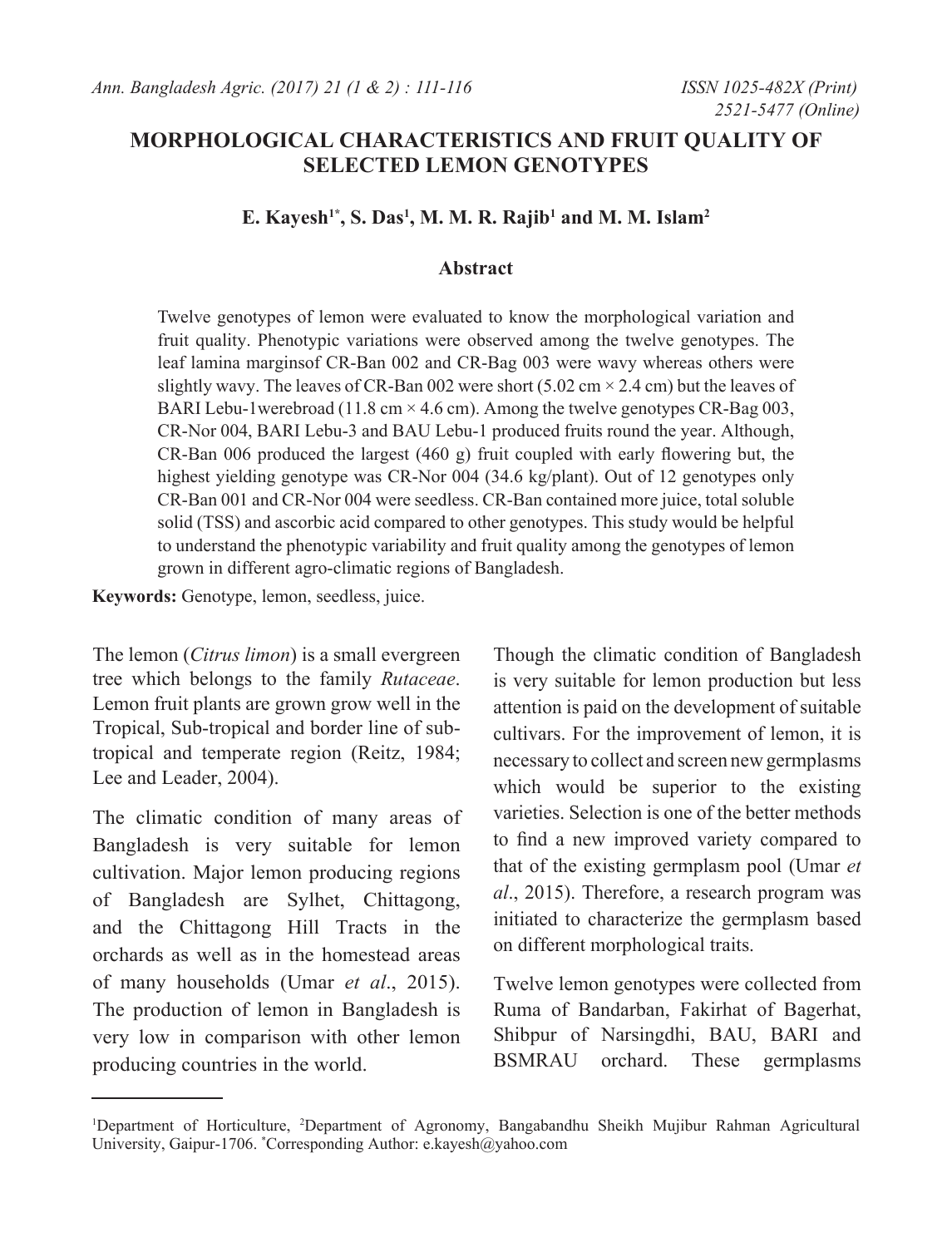included three types of lemon viz., Kagozi, Elachi and Zara were characterized for different traits under this experiment following descriptions of International Board for Plant Genetic Resources for citrus (IPGRI, 1999). The experiment was carried out following Randomized Complete Block Design (RCBD) with three replications. The plot size was  $2 \text{ m} \times 2 \text{ m}$ .

Data were recorded from the selected plants of each genotypes on plants, leaf, flower, fruit and seed characters. Data also were recorded on.

(i) Juice content.

(ii). Ascorbic acid content

The following steps were followed for estimation of Vitamin C content:

Vitamin C content (mg/100 g) =  $\frac{T \times D \times V_1}{T}$  $V_{2}$  $V_{\gamma} \times W \times 100$ 

(Where,  $T =$  Titre,  $D = Dye$  factor,  $V_1 =$ Volume made up.  $V_2$  = Volume of extract, W = Weight of a sample).

(iii). Total soluble solids (TSS)

Total soluble solid content of lemon pulp/juice was estimated by using a hand refractometer.

The recorded data from different characters were analyzed statistically using MSTAT-C program. Means were separated using Least Significant Difference (LSD) test at 1% or 5% level of probability.

All the twelve genotypes were bushy shrub, spreading growth habit and spiny with alternative and single leaf arrangement. Elliptic shape of leaf lamina was observed in all the genotypes except CR-Ban 001 and CR-Nor 005 which was ovate type. Wavy type of leaf lamina margin was observed in CR-Ban 002 and CR-Bag 003 and others were slight wavy in nature. The highest length (11.28 cm) and width (4.60 cm) of leaf lamina was observed in BARI Lebu-1 and the lowest length  $(5.02 \text{ cm})$  and width  $(2.40 \text{ cm})$  was observed in CR-Ban 002 with mean of 7.98 and 3.80, respectively (Fig. 1).



**Fig. 1. Leaf lamina length and width in different genotypes of lemon.**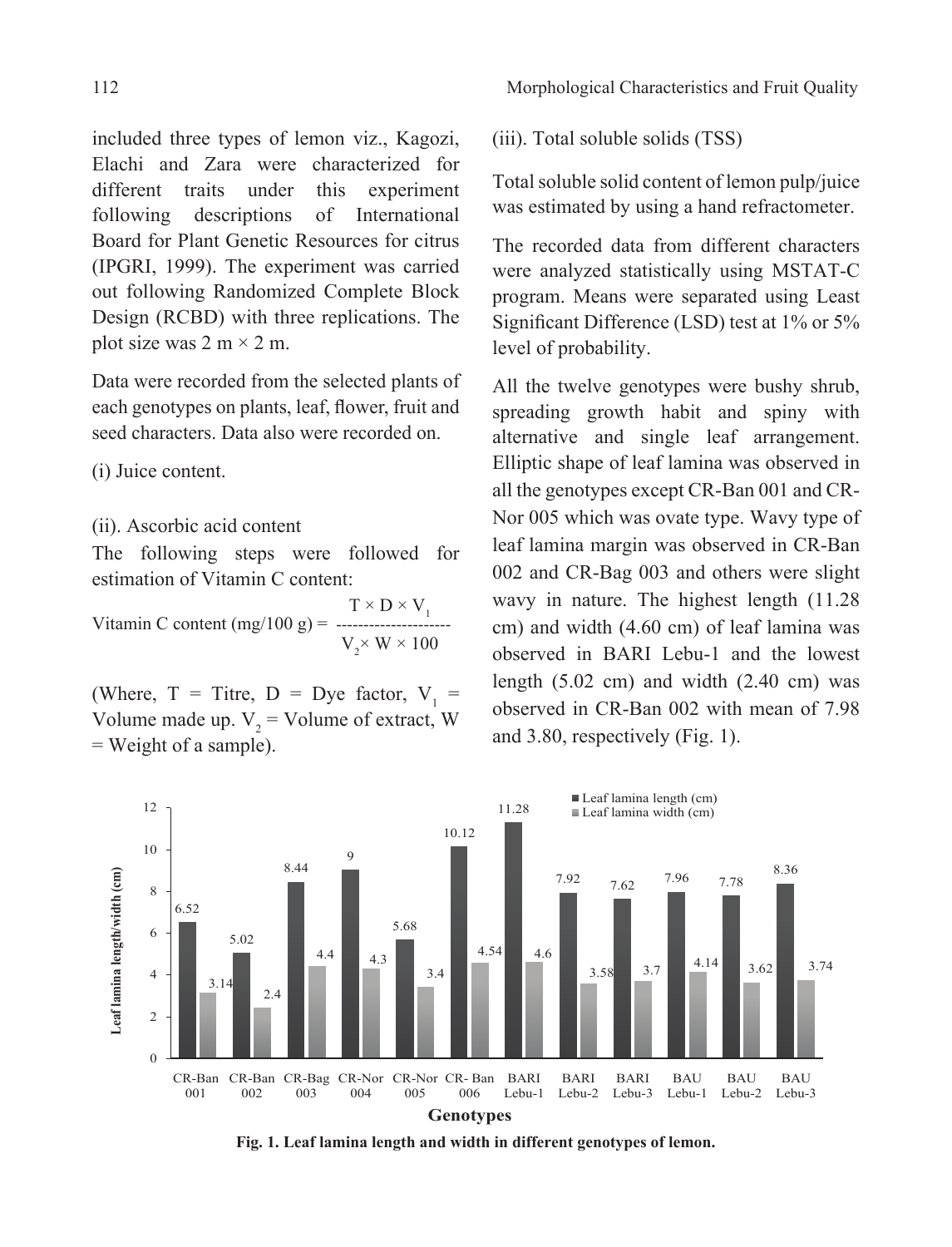The genotypes CR-Ban 003, CR-Ban 004, BARI Labu 3 and BAU Labu 1 were found to produce fruits round the year (Table 1). CR-Ban 006 was initiated flower on 30 January to 25 February and flower completion was occurred on 14 March. CR-Nor 005 was initiated flower on 2 February to 15 February and flower completion was occurred 15 March. CR-Ban 002 and BARI Lebu-3 initiated flower on 20 February to 3 March and flower completion was occurred on 15 March. CR-Ban 01, BARI Lebu -1, BAU Lebu- 2 and BAU Lebu- 3 flower initiation occurred on 15 February and flower completion was occurred on 15 March. CR-Bag 003, CR-Nor 004, BARI Lebu -2 and BAU Lebu-1 was year round genotype. Flowering period of all lemon was same due to that they facilitated natural cross pollination.

The highest petiole length (1.52 cm) was observed in CR-Bag 003 while the lowest (0.36 cm) was observed in BARI Lebu-2 (Fig. 2). The highest (0.78 cm) and the lowest (0.16 cm) were observed in CR-Bag 003 and BARI Lebu 2, respectively (Fig. 2).

Among the twelve genotypes the fruit shape CR-Ban 001, CR-Ban 002, CR-Bag 003, CR-Nor 005, BARI Lebu-1, BARI Lebu-2 and BAU Lebu-3 were oval in shape while CR-Nor 004, CR-Ban 006, BARI Lebu-3, BAU Lebu-1 and BAU Lebu-2 were obloid in shape. Pointed nipple in the fruit apex was recorded in CR-Ban 001, CR-Nor 005, CR-Ban 006 and BAU Lebu-3. The vestigial nipple fruit apex was observed in CR-Nor 004, BARI Lebu-1, BARI Lebu-2 and BAU Lebu-2. The cruncate apex type was found in CR-Bag 003, BARI Lebu-3 and BAU Lebu-1. However, round to slightly pointer nipple shape was observed in CR-Ban 002 (Table 3). The fruits of all twelve genotypes were green in color. But, the length of each fruit was varied from 5-9.9 cm and the diameter of fruit ranged from 3.5-6.6 cm. The largest fruit was observed in CR-Ban 006 but the smallest was recorded in CR-Ban 002 (Table 3).

Rind thickness was varied from 0.30 cm to 0.60 cm. The highest thickness (0.60 cm) was found in CR-Nor 004, BAU Lebu-2, and BAU Lebu-3 followed by that in BARI Lebu-2, BARI

| Genotypes          | Flower Initiation date | Flower completion date |
|--------------------|------------------------|------------------------|
| CR-Ban 001         | 15 February            | 15 March               |
| CR-Ban 002         | 20 February            | 15 March               |
| $CR$ -Bag 003      | Year round             | Year round             |
| CR-Nor 004         | Year round             | Year round             |
| $CR-Nor$ 005       | 30 January             | 14 March               |
| CR-Ban 006         | 30 January             | 14 March               |
| <b>BARI</b> Lebu-1 | 15 February            | 15 March               |
| <b>BARI</b> Lebu-2 | 20 February            | 15 March               |
| <b>BARI</b> Lebu-3 | Year round             | Year round             |
| BAU Lebu-1         | Year round             | Year round             |
| BAU Lebu-2         | 15 February            | 15 March               |
| BAU Lebu-3         | 15 February            | 15 March               |

**Table 1. Flowering characteristics of different lemon genotypes in Bangladesh**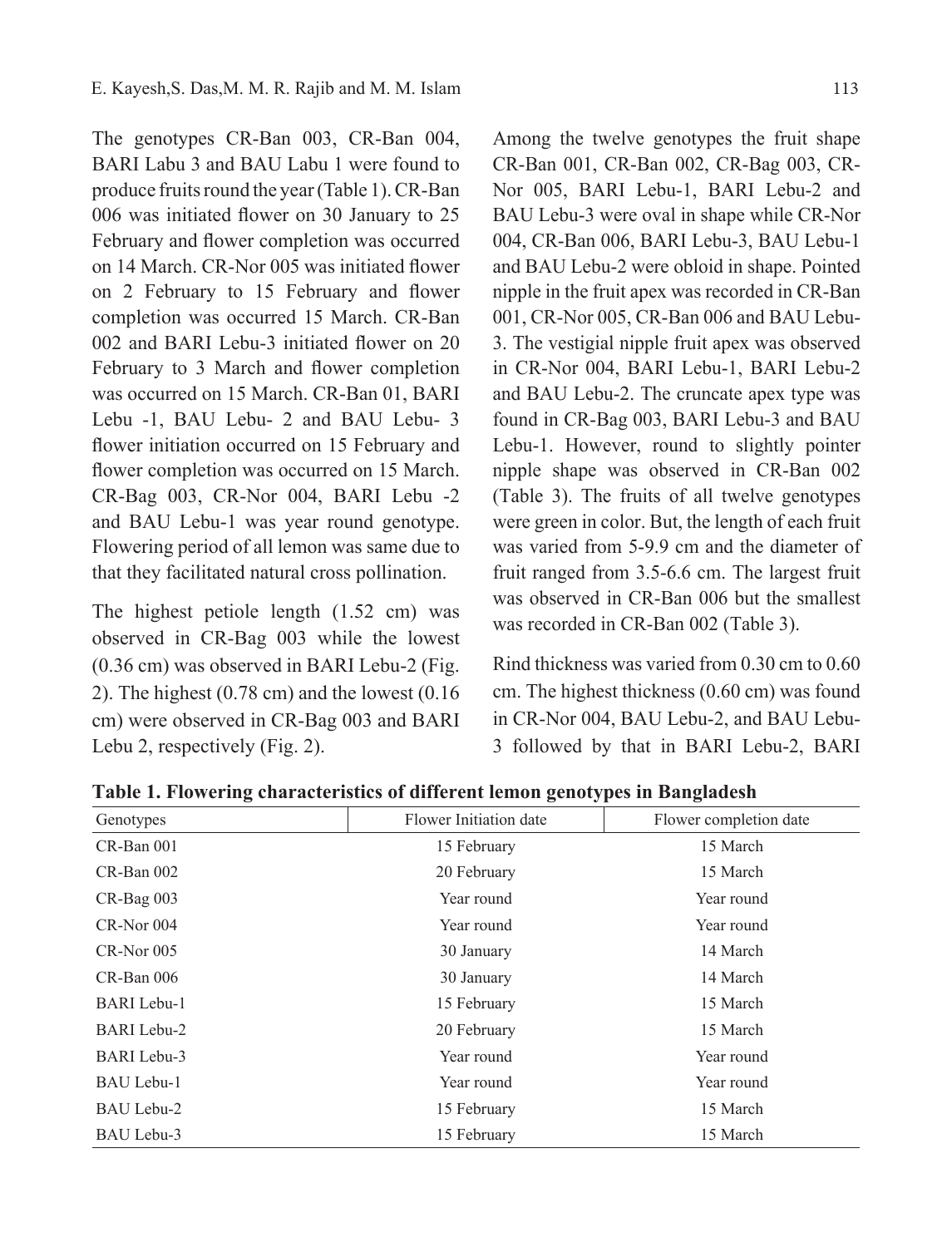

Lebu-3, BAU Lebu-1, and CR Ban 002 (0.50 cm), while the lowest rind thickness (0.30 cm) was observed in CR-Bag 003 (Table 3). The rind thickness was higher in Elachi type than that of Kagozi type lemon (Rashid, 2013).

The fruits per plant ranged from 360 (CR-Nor 004) to 45 (BARI Lebu 1) with a mean of 120/plant. The highest yield (34.67 kg) was obtained in CR-Nor 004 while the lowest (4.05 kg) was obtained in CR-Ban 002. Though, the highest fruit weight (460.1g) was found in CR- Ban 006 but it produced 60 fruits per year only (Table 3). The variability of fruit characteristics was occurred due to the differences of genetic potentiality of each genotype. According to Rashid (2013) the fruit weight was 41.90-61.79 g in Kagozi lemon where as it had 139.93-153.64 g in Elachi lemon (Sultana,2012).

The seed shapes of twelve germplasms were clavate, deltoid and globose. Among the

genotypes clavate shape was present in CR-Ban006, BARI Lebu-1, BARI Lebu-2,BAU Lebu-1 and BAU Lebu-2. The globose shape was found in CR-Nor 005 whereas BAU Lebu-3 was deltoid shaped. Both the characters of globose and deltaoid shapes were present in CR-Ban 002 and CR-Bag 003 while CR-Ban001, CR-Nor004 and BARI Lebu-3 were seedless (Table 3). According to Altaf *et al*., (2008) different seed shapes were occurred due to the variability of pollen characters.

Although CR-Ban001, CR- Nor-004 and BARI Lebu-3 were seedless genotypes but wide range of variation was observed in seed per fruit (Table 3). The highest number of seed (44/fruit) was present in BARI Lebu-2 followed by BAU Lebu-2. However, the least number of seeds was present in CR-Ban002 genotypes.

Juice content was varied among the twelve genotypes. The highest juice content (70%) was found in CR-Bag 003 and CR-Nor 005 (Table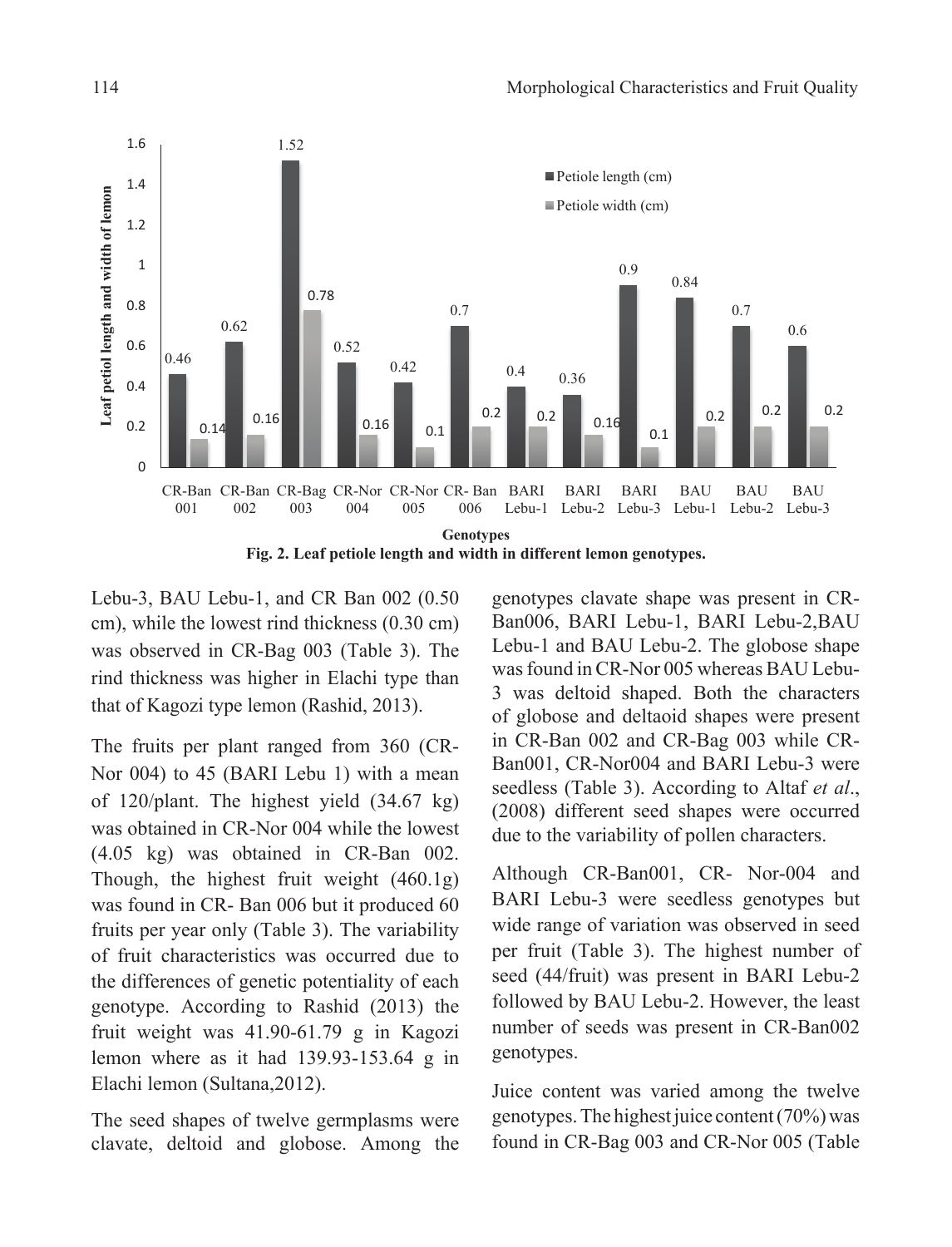|                       |                                             |               |                         |                           |                           |                         |                        | ◠<br>ັ                  |                                |                            |
|-----------------------|---------------------------------------------|---------------|-------------------------|---------------------------|---------------------------|-------------------------|------------------------|-------------------------|--------------------------------|----------------------------|
| Genotypes             | Fruit Shape                                 | Rind<br>color | Fruit<br>length<br>(cm) | Fruit<br>diameter<br>(cm) | Rind<br>thickness<br>(cm) | Fruit/plant<br>(number) | Fruit<br>weight<br>(g) | Yield/<br>plant<br>(kg) | Seeds/fruit                    | 100 seeds<br>weight<br>(g) |
| CR-Ban 001            | Oval (Pointed<br>nipple)                    | Green         | 6.0e                    | 4.5efg                    | 0.50 <sub>b</sub>         | 80i                     | 62.6i                  | 5.08i                   | Seed less                      | 0.00                       |
| CR-Ban 002            | Oval (Round/<br>slightly Pointed<br>nipple) | Green         | 5.0fg                   | 3.5 <sub>g</sub>          | 0.40c                     | 105f                    | 38.6k                  | 4.05k                   | 5.9g (Clavate)<br>and deltoid) | 8.5f                       |
| CR-Bag 003            | Oval (Cruncate)                             | Green         | 5.5ef                   | 4.4efg                    | 0.30e                     | 120d                    | 45.7 <sub>i</sub>      | 5.48i                   | 9.5f (Clavate)<br>and deltoid) | 8.1f                       |
| CR-Nor 004            | Obloid                                      | Green         | 6.0e                    | 5.6bcd                    | 0.60a                     | 360a                    | 96.3 <sub>g</sub>      | 34.67a                  | Seed less                      | 0.00                       |
| CR-Nor 005            | Oval(Pointed<br>nipple)                     | Green         | 8.9b                    | 5.0cde                    | 0.50 <sub>b</sub>         | 160b                    | 112.9f                 |                         | 18.06 $c$ 7.6fg (Globose)      | 15.3 <sub>b</sub>          |
| CR-Ban 006            | Obloid (Pointed<br>nipple)                  | Green         | 9.9a                    | 6.6ab                     | 0.35d                     | 60j                     | 460.1a                 |                         | 27.6b 40.7b (Clavate)          | 18.3a                      |
| <b>BARI</b> Lebu-1    | Oval (Vestigial<br>nipple)                  | Green         | 9.0 <sub>b</sub>        | 5.6bcd                    | 0.50 <sub>b</sub>         | 45k                     | 258.7b                 |                         | 11.65g 15.2e (Clavate)         | 18.5a                      |
| <b>BARI</b> Lebu-2    | Oval (Vestigial<br>nipple)                  | Green         | 5.0fg                   | 4.7def                    | 0.40c                     | 90h                     | 80.3h                  |                         | $7.23h$ 44.0a (Clavate)        | 10.1 <sub>de</sub>         |
| <b>BARI</b> Lebu-3    | Obloid<br>(Cruncate)                        | Green         | 4.5 <sub>g</sub>        | 3.8fg                     | 0.40c                     | 130c                    | 31.501                 | 4.09k                   | Seed less                      | 0.00                       |
| <b>BAU Lebu-1</b>     | Obloid<br>(Cruncate)                        | Green         | 7.0 <sub>d</sub>        | 6.0 <sub>b</sub>          | 0.4c                      | 100g                    |                        |                         | 148.4d 14.84e 34.1c (Clavate)  | 13.8c                      |
| <b>BAU Lebu-2</b>     | Obloid<br>(Vestigial)<br>nipple)            | Green         | 8.0c                    | 7.5a                      | 0.60a                     | 80i                     |                        |                         | 207.3c 16.59d 40.4b (Clavate)  | 9.2ef                      |
| BAU Lebu-3            | Oval (Pointed)<br>nipple)                   | Green         | 9.0 <sub>b</sub>        | 5.7bcd                    | 0.60a                     | 110e                    |                        |                         | 128.38e 14.12f 18.3d (Deltoid) | 11.5d                      |
| Mean                  |                                             |               | 6.98                    | 5.24                      | 0.463                     | 120.0                   | 139.23                 | 13.62                   | 17.98                          | 9.44                       |
| $CV(\% )$             |                                             |               | 8.69                    | 7.09                      | 8.78                      | 16.91                   | 13.00                  | 9.37                    | 8.17                           | 6.44                       |
| $\mathrm{LSD}_{0.05}$ |                                             |               | 0.80                    | 1.09                      | 0.03                      | 0.83                    | 1.12                   | 0.28                    | 2.16                           | 1.40                       |

**Table 2. Fruit, yield and seed characteristics of different lemon genotypes in Bangladesh**

# **Table 3. Juice content, Vitamin C and TSS of different genotypes of lemon**

| Genotypes             | Juice content $(\% )$ | Ascorbic acid $(mg/100g)$ | TSS $(\% )$ |
|-----------------------|-----------------------|---------------------------|-------------|
| CR-Ban 001            | 50.00                 | 21.00                     | 5.00        |
| CR-Ban 002            | 54.00                 | 36.00                     | 4.50        |
| CR-Bag 003            | 70.00                 | 86.00                     | 6.90        |
| CR-Nor 004            | 58.00                 | 54.00                     | 4.00        |
| $CR-Nor$ 005          | 70.00                 | 41.36                     | 4.20        |
| $CR$ - Ban 006        | 68.00                 | 28.25                     | 4.50        |
| <b>BARI</b> Lebu-1    | 25.00                 | 72.00                     | 6.81        |
| <b>BARI</b> Lebu-2    | 62.60                 | 84.00                     | 4.50        |
| <b>BARI</b> Lebu-3    | 38.00                 | 62.00                     | 5.20        |
| BAU Lebu-1            | 50.00                 | 70.00                     | 5.00        |
| BAU Lebu-2            | 40.00                 | 67.72                     | 6.00        |
| BAU Lebu-3            | 36.00                 | 64.36                     | 6.50        |
| Mean                  | 51.80                 | 56.72                     | 5.23        |
| $CV(\% )$             | 3.38                  | 2.57                      | 6.22        |
| $\mathrm{LSD}_{0.05}$ | 0.71                  | 1.18                      | 0.35        |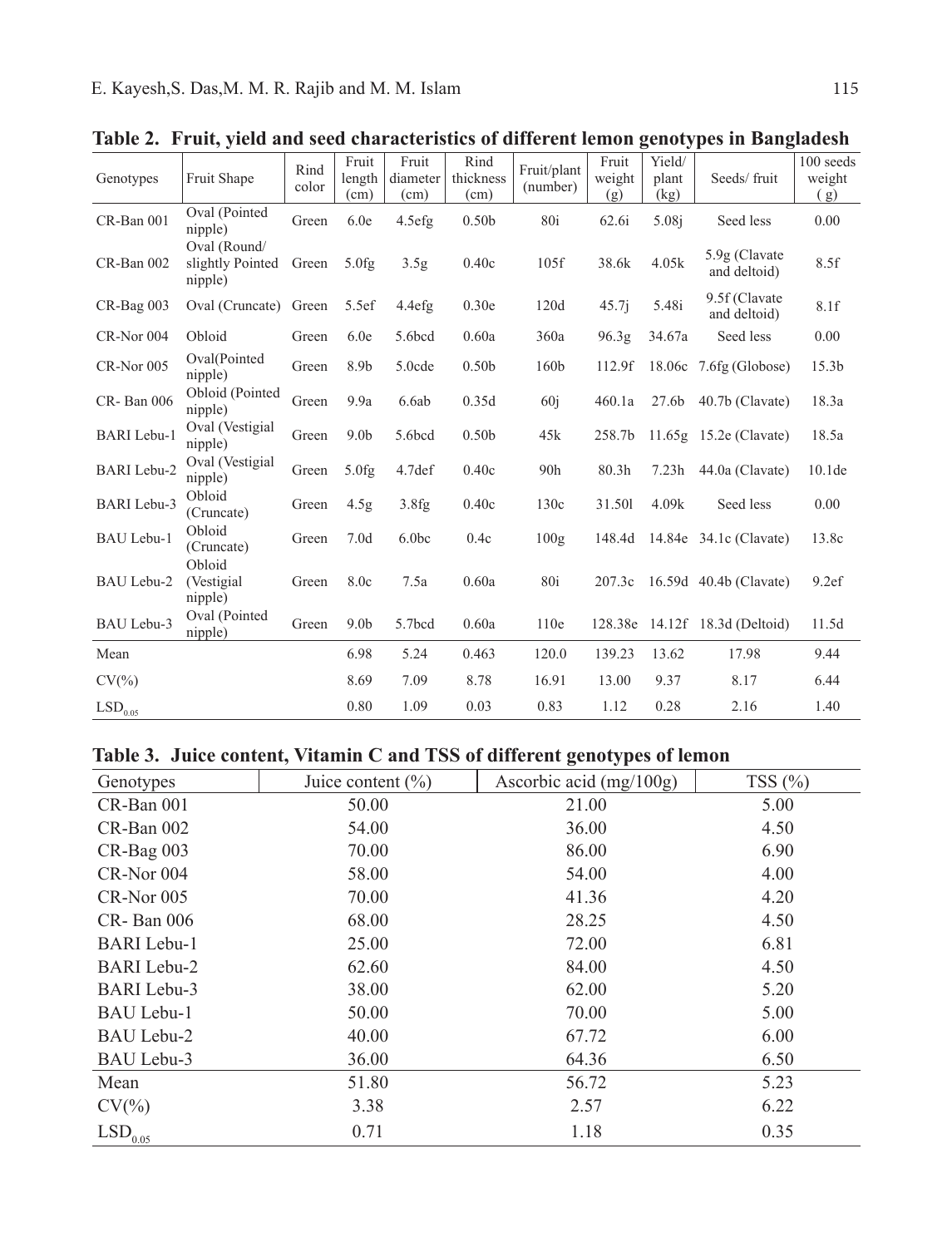4). However, the lowest amount of juice (25%) was found in BARI Lebu-1. Variability of the juice contents may be due to the variation of the genetic potentiality of individual genotype (Al-Mouei and Choumane, 2014). According to Shrestha *et al* (2012) a seedless variety of citrus contained 60-66% juice.

The highest amount of ascorbic acid (86 mg/ 100 g) was found in CR-Bag 003 followed by BARI Lebu-2 (84 mg/100 g) (Table 4). However, the lowest amount of ascorbic acid was recorded in CR-Ban 001 (21 mg/100 g). Shrestha *et al.* (2012) reported that a seedless variety of lime (Cha- kradhar) contained118.2 - 140.8 mg/100 g of ascorbic acid.

The total soluble solid range was 4.00-6.90 % with a mean value 5.23%. The highest TSS (6.9%) was found in CR-Bag 003 which was significantly similar with BARI Lebu-1 (6.81%) genotypes (Table 4). The lowest TSS (4.0%) was recorded in CR-Nor 004. The lemon genotypes had the lowest TSS (4.11%) than other varieties (Al-Mouei and Choumane, 2014). In order to select a suitable variety, percent TSS is an important character as the highest market value would be achieved when the genotype would have the highest percent of TSS.

### **Acknowledgments**

This work was supported by a project funded by the "Ministry of Science & Technology" Bangladesh.

#### **Reference**

- Altaf, N., A. R. Khan and J. Hussain. 2008. Fruit variability in kinnow mandarin (*Citrus reticulate*). *Pak. J. Bot.* 40: 599-604.
- Al-Mouei, R. and W. Choumane. 2014. Physiochemical Juice Characteristics of Various Citrus Species in Syria, Anuual Report. Pp.1-14.
- IPGRI. 1999. Descriptor for Citrus Internatinal Plant Genetic Resources Industry, Rome, Italy. Pp.1-66.
- Lee, R. and R. Leader. 2004. USDA-ARS National clonal germplasm repository for citrus and Datrs in Riverside, California-Annual Report. Pp. 2.
- Rashid M. 2013. Effect of planting date on growth and yield of some citrus fruits. Master of Science thesis in Horticulture. Bangladesh Agricultural University, Mymensingh. Pp. 31.
- Reitz, H. J., 1984. The world citrus crop. *Outlook on Agriculture*, 13(3): 140-146.
- Shrestha, R. L., D. D. Dhaka, D. M. Gautum, K. P. Paudya and S. Shrestha. 2014. Variation of physiochemical components of acid lime (*Citrus aurantifolia* Single) Fruits at different sides of the tree in Nepal. *Amer. J. Plant Sci.* 3: 1688-1692.
- Sultana, A. 2012. Effect of organic manure on the growth, yield and quality of lime and lemon. Master of Science (MS) The size in Horticulture. Bangladesh Agricultural University. Mymansingh. 37 P.
- Umar, U. U., S. G. Ado, D. A. Aba and S. M. Bugaje. 2015. Studies on genetic variability in maize (*Zea mays* L.) under stress and non-stress environmental conditions. *Int. J. Agron. Agril. Res.* 7: 70-77.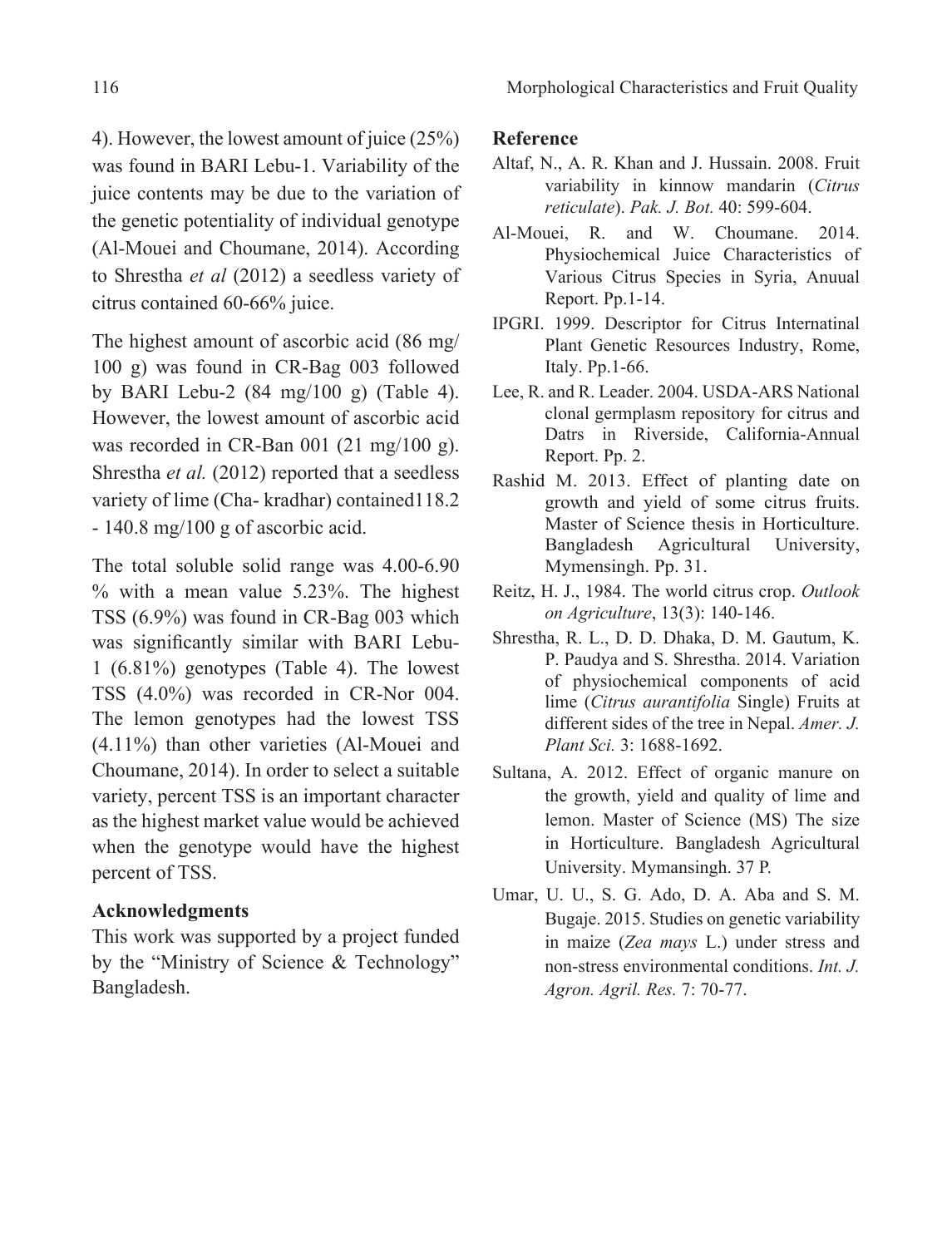### **INVIGORATION TREATMENT ON SEED QUALITY OF OKRA**

### **M. Abduhu1 , A. A. Khan2\*, M. T. Rubayet2 and M. R. Islam3**

#### **Abstract**

Experiments on pre-sowing invigoration treatment on okra seed with three chemicals viz., thiourea, hydrogen peroxide  $(H_2O_2)$ , and polyethylene glycol (PEG) at different levels was conducted to evaluate their efficacy on improving seed quality of the crop. Okra seed variety BARI Derosh-1was treated with thiourea at concentrations of 0.2, 0.3 and 0.4% for 24 h and  $H_2O_2$  at 1.5, 2.0 and 2.5% for 6 h and PEG at 20.0%, 25.0% and 30.0% for 24 h. Germination, vigor index, and field emergence were increased due to pre-soaking of okra seed with all the three chemicals. Germination of seed, vigor index and field emergence were increased by 4.92-19.67%, 14.33-93.98% and 11.53-34.61%,respectively, with the three treatments. Among different treatments, better germination, vigor index and field emergence were obtained with 30.0 and 20.0% PEG and  $2.0\%$  H<sub>2</sub>O<sub>2</sub> solution. Pre-soaking of the seed with PEG at 30.0% increased the germination, vigor index and field emergence by 19.67, 87.18, and 34.61%, while at 20% by 18.03, 74.02, and 30.77%, and those increased by 16.39, 93.98 and 30.77% with 2.0%  $H_2O_2$ , respectively. It is concluded that seed quality parameters, such as germination, vigor index and field emergence of okra were improved substantially due to invigoration treatment with thiourea,  $H_2O_2$  and PEG.

**Keywords:**  $H_2O_2$ , PEG, seed germination, thiourea, vigor index.

Okra [*Abelmoschus esculentus* (L.) Moench] is an important vegetable crop in Bangladesh. Among various constrains, unavailability of quality seeds and diseases are mainly responsible for low yield of okra (Rashid and Fakir, 2000). Generally, the quality seeds with higher germinability and greater vigor index are important for better crop stand and higher yield. Use of high quality seed of a high yielding variety and improved production technologies ensure high yield and quality seed of okra. According to George (2009) use of quality seeds of high yielding varieties may increase production up to 25-50 %.

Seed invigoration implies a form of post- harvest treatment of seeds with specific chemicals that improve storability, germinability and vigor index of seeds. According to Vanangamudi (2006) invigoration treatment should bring about a qualitative improvement in the seed, which should persist even after the treatment is removed, and the treatments are basically physiological in nature. Metabolism that occurs during priming is not enough to cause radicle emergence (McDonald, 2000).

Water imbibition is the first step in seed germination. To combat these problems, farmers pre-soak the seed in plain water for a few hours. But this may cause seed damage in more than one ways. Of them, the major one is excess water that may be trapped in the area of embryonic

<sup>&</sup>lt;sup>1</sup>Department of Agricultural Extension, Dhaka, Bangladesh,<sup>2</sup> Department of Plant Pathology, Bangabandhu Sheikh Mujibur Rahman Agricultural University, Gazipur 1706, <sup>3</sup> Department of Agronomy, Bangabandhu Sheikh Mujibur Rahman Agricultural University, Gazipur 1706. \* Corresponding Author: ashraf@bsmrau.edu.bd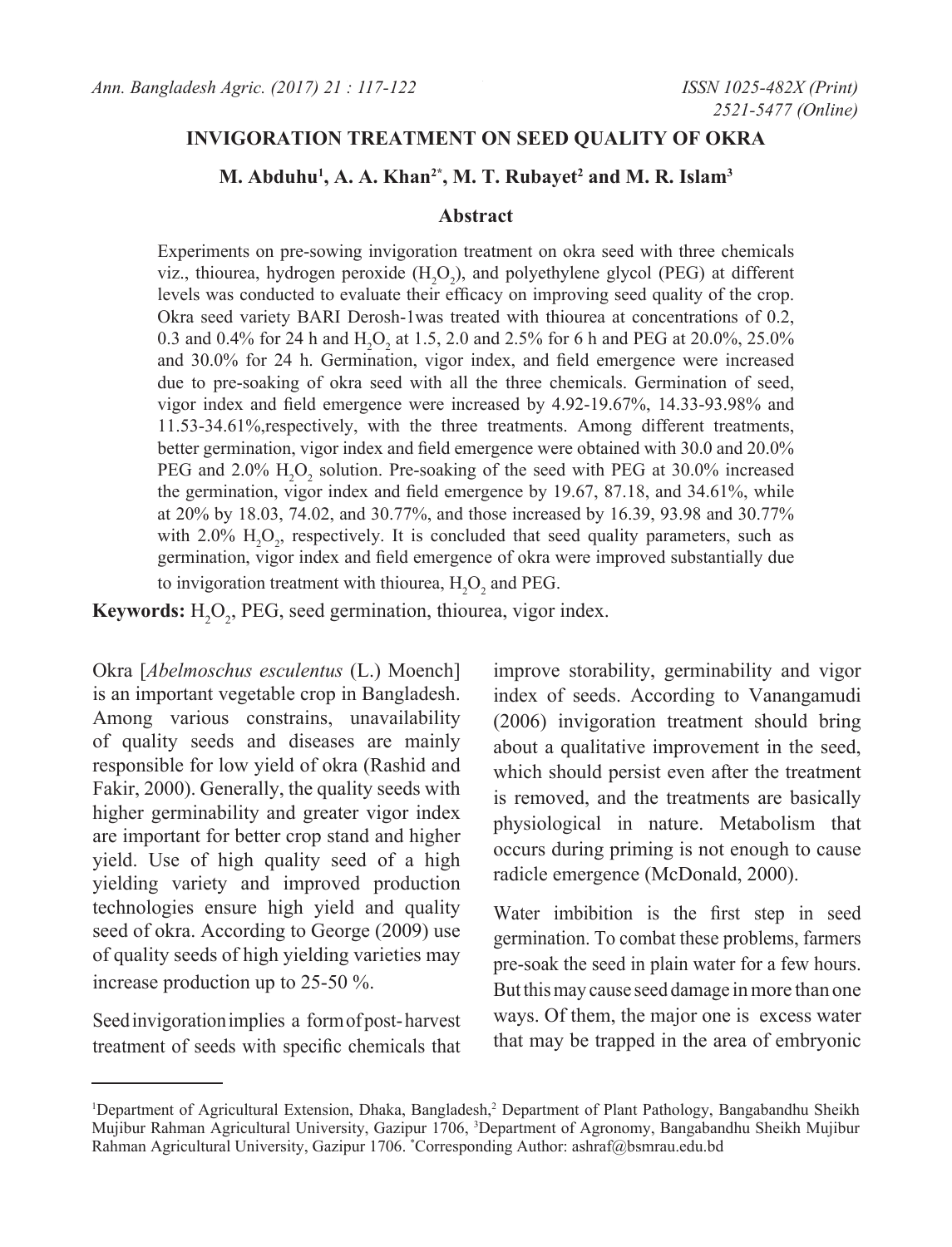axis, nodal zone and cotyledons. This leads to suffocation due to deficient supply of oxygen resulting in delayed and poor germination as well as weak seedling. On the other hand, soaking for prolong period will allow excess of water that may exceeds the quantity required for the initiation of lag phase of germination, and radicle protrusion will occur due to which seeds lose their desiccation tolerance thereby resulting in loss of seed viability (Dekkers *et al*., 2015). So, aqueous solution of any chemical having capability to supply  $O<sub>2</sub>$  at the embryonic axis during seed imbibition could be worthwhile measures. As such aqueous solutions of thiourea,  $H_2O_2$ , and polyethylene glycol (PEG) at varying concentration(s) and imbibition period(s) have been found fruitful in various seeds, which improves germination percentage, vigor index, reduces time to germinate and also increases early seedling growth and field establishment.

Pre-soaking treatment of seed with thiourea has been reported to enhance seed germination in onion, potato, ash gourd, bitter gourd, and ribbed gourd (Renugadevi, 1992). Presoaking seed treatment with  $H_2O_2$  is another effective invigoration treatment used in groundnut (Rahman *et al*., 1997). The salt or polyethylene glycol (PEG) solution is used in order to control water uptake and prevent radical protrusion (Bray, 1995). PEG is most commonly used because of its nontoxic nature and large molecular size which lowers water potential without penetrating into the seeds during soaking. Okra is planted in direct dibbling of seed in the field during January to June, the driest period of the year in Bangladesh. Hence, soaking its seed before sowing may be of helpful for good plant stand establishment. The present experiment was

conducted with the view to finding out the effect of pre-sowing seed soaking in aqueous solution of thiourea,  $H_2O_2$ , and polyethylene glycol (PEG) to improve germination, vigor index, and field emergence of okra seeds.

Invigoration effect of thiourea, hydrogen peroxide  $(H<sub>2</sub>O<sub>2</sub>)$ ), polyethylene glycol (PEG) was tested on seed germination, field emergence and seedling vigor of okra. Okra seeds cv. BARI Dherosh-1 were pre-soaked in thiourea,  $H_2O_2$  and PEG solutions at different concentrations maintaining the following treatments:  $T_1 = 0.2\%$  thiourea for 24 h,  $T_2 =$ 0.3% thiourea for 24 h,  $T_3 = 0.4\%$  thiourea for 24 h,  $T_4$  = 1.5%  $H_2O_2$  solution for 6 h,  $T_5$  = 2.0%  $H_2O_2$  solution for 6 h, T<sub>6</sub> = 2.5%  $H_2O_2$ solution for 6 h,  $T_7 = 20.0\%$  PEG solution for 24 h,  $T_s = 25.0\% \text{ PEG}$  solution for 24 h,  $T_s =$ 30.0% PEG solution for 24 h and  $T_{10}$ = control (soaked in sterilized water for 12 h). After pre-soaking, seeds were washed with distilled water and then air dried.

A total of 400 seeds under each treatment (100 seeds/ replication) were randomly selected. The pre-soaked seeds were sown in plastic trays containing sterilized coarse sand. Seven days after sowing number of seedling emerged in each tray was recorded. Number of seedlings emerged from 400 seeds were counted. The germination capacity was expressed in percentage based on total seeds used for germination test. After seven days of emergence, 10 normal seedlings randomly selected from each 100 seeds were used for germination test. Altogether 40 seedlings were selected from each treatment. Seedlings were uprooted carefully, washed and placed on blotter paper. Shoot length was measured in centimeter (cm) from the base of hypocotyls to the tip of the shoot, and root length was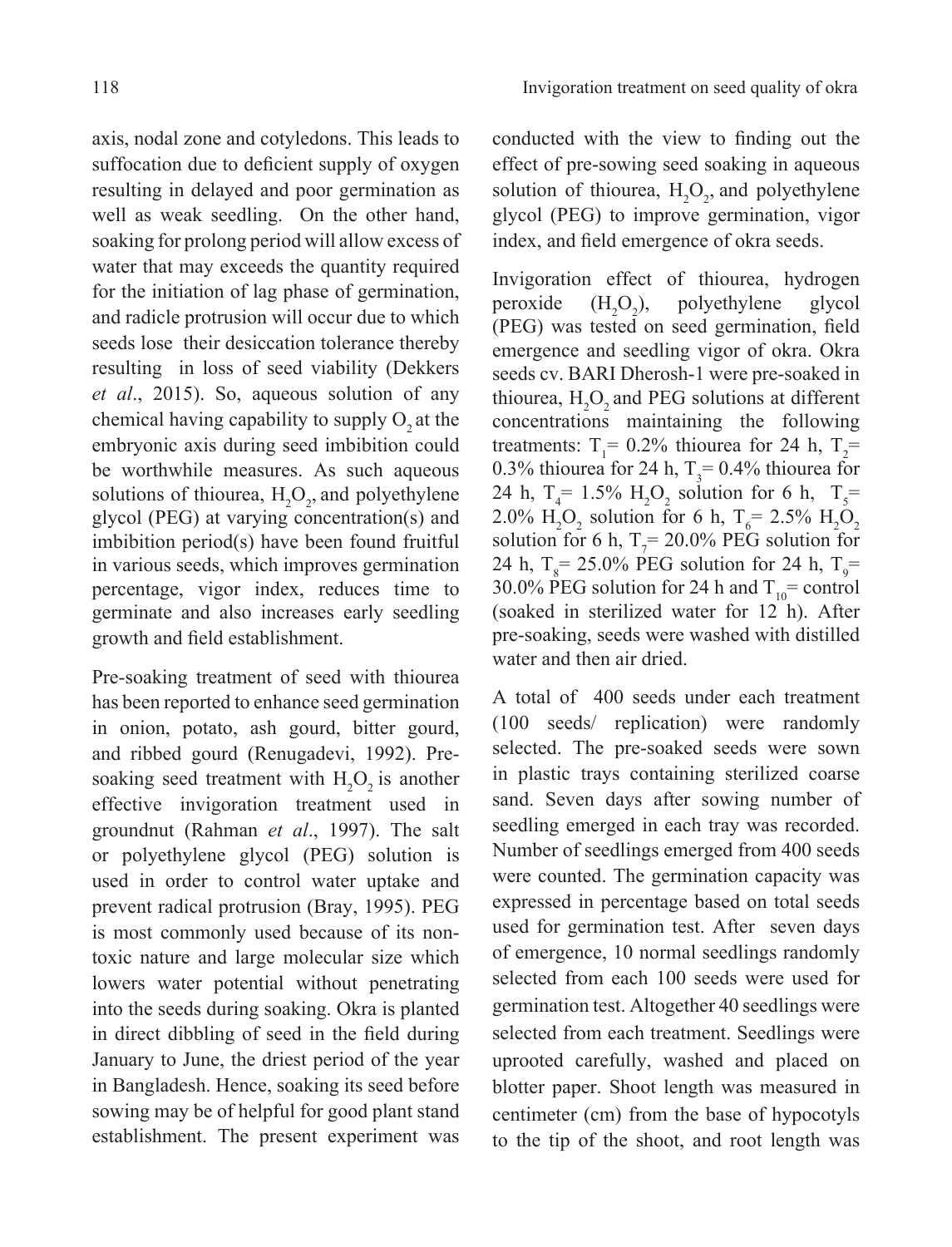from the base of hypocotyls to the tip of the longest root with the help of a measuring scale. Then, the mean values of the two parameters were computed. After measuring the shoot and root lengths, all the ten seedlings (shoot + root) were packed together in brown paper bags and dried completely at 60° C for 48 h in an electric oven. The dried seedlings were brought out from the oven, cooled at room temperature  $(25 \pm 2 \degree C)$  for 1-2 h and weighed with an electronic weighing balance. Then seedling dry weight of 10 normal seedlings per replication was recorded. Vigor index was computed following a standard formula as suggested by Abdul-Baki and Anderson (1973) as shown below:

Vigor index = Mean germination  $(\%)$  'Mean dry weight of 10 normal seedlings in gram.

The experimental field was prepared using a tractor driven plough by three plowings followed by laddering for good tilth. The experimental plot was fertilized with NPK @ 0:50:30 kg/ ha, respectively. A basal dose of cow dung @ 10 t/ha was also incorporated in the soil at the time of final land preparation. The experiment was laid out in RCBD with four replications. Presoaked and air dried seeds of okra were sown @ 100 seeds per unit plot (60 cm x 40 cm). Intercultural operations and watering were done as and when necessary. Data on field emergence were recorded after 15 days of sowing. Data were analyzed using MSTAT-C computer programme and means were compared using Duncan's Multiple Range Test (Gomez and Gomez 1984).

All the invigoration treatments increased the seed germination percentage significantly over control. Significantly the highest germination percentage (73.0%) was obtained with seeds

presoaked in 30.0% PEG solution, which was followed by that in 20.0% PEG solution, 2.0%  $H_2O_2$ , 25.0% PEG solution, 2.5%  $H_2O_2$ , 0.2% thiourea solution, and  $1.5\%$   $H_2O_2$ . The lowest germination of 61.0% was found under control (Table 1). Significantly the highest shoot and root length 13.9 cm and 13.2 cm, respectively, were obtained when seeds treated with 30.0% PEG solution, which was followed by those of 20.0% PEG solution, 2.0%  $H_2O_2$  and 25.0% PEG solution. The lowest seedling shoot and root length of 8.1 cm and 7.9 cm, respectively, were recorded from 0.4% thiourea and control (Table 1). All treatments with thiourea,  $H_2O_2$ and PEG significantly increase seedling dry weight over control. The highest seedling dry weight (1.30 g/10 seedlings) was obtained from the treatment with 2.0%  $H_2O_2$  solution, which was followed by 30.0% PEG solution  $(1.22 \text{ g}/10 \text{ seedlings})$ , and  $20.0\%$  PEG solution (1.15 g/10 seedlings). The lowest seedling dry weight was found in control (Table 1).

The vigor index was significantly increased over control with all the invigoration treatment. Significantly the highest vigor index (92.30) was recorded from the seeds treated in 2.0%  $H_2O_2$  solution which was followed by seed soaking in 30.0% PEG solution (89.06) and 20.0% PEG solution (82.80). The lowest vigor index was found in control (47.58) (Table 1).

Field emergence was also significantly increased by invigoration treatments. Significantly the highest field emergence (70%) was recorded from the seeds treated in 30.0% PEG solution, which was followed by 20.0% PEG solution,  $2.0\%$  H<sub>2</sub>O<sub>2</sub> solution, 25.0% PEG solution, 2.5%  $H_2O_2$ , and 0.2%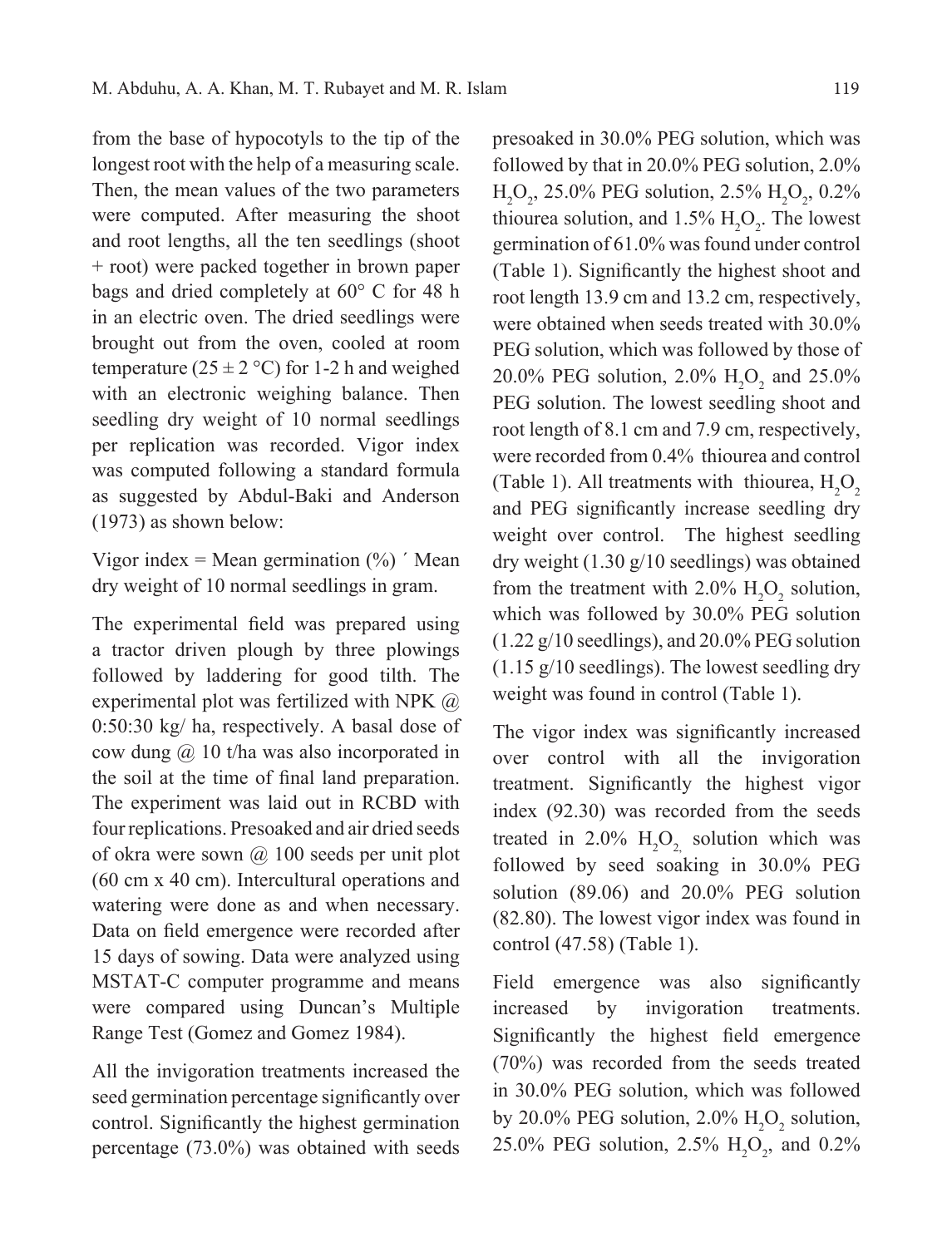thiourea. The minimum field emergence (52.0%) was recorded in untreated control (Table 1).

Seed is the basic input of crop production and thus, efficient use of other inputs depends on the quality of seeds. High germination of seed results high yield, while slow and erratic emergence cause low yield of a crop. Invigoration treatments with thiourea,  $H_2O_2$ , and polyethylene glycol (PEG) increased the seed germination significantly over control. Similar results were reported by other workers (Rahman *et al*., 1997; Rahman *et al*., 2016). Priming improves seed germination performance by starting early processes of germination but not cell division (Yuan-Yuan *et al*., 2010). Lee *et al*. (1996) obtained higher germination percentage in artificially aged and unaged seeds of rice, barley and wheat due to osmotic pretreatment with PEG. Osmopriming strengthens the antioxidant system and increases seed germination potential, resulting in an

increased stress tolerance in germinating seeds (Chen and Arora, 2011). The possible reason for improved germination through priming may be synthesis of proteins and leaching of growth inhibitors, repair of deteriorative DNA in seeds (Di Girolamo and Barbanti, 2012) and activation of antioxidant enzymes, such as Peroxidase, Catalase as well as Malate dehydrogenase (Santhy *et al*., 2014).

Significantly the higher shoot- root length, seedling dry weight, and vigor index were also obtained when seeds treated with thiourea,  $H_2O_2$ , and polyethylene glycol (PEG). The results corroborated with findings of Mahdi *et al*. (2008), Rahman *et al*. (1997) and Santhy *et al*. (2014).

Field emergence is an indicator of seed vigor and seed viability. The seeds having low vigor values cannot emerge well under adverse field condition. High percentage of field emergences and good seedling establishment

| Treatment                   | Germina-<br>tion $(\%)$ | Seedling<br>shoot length<br>(cm) | Seedling<br>root length<br>(cm) | Seedling<br>$\frac{dy}{dx}$ wt $\frac{g}{10}$<br>seedlings) | Vigor index        | Field<br>emergence<br>$(\%)$ |
|-----------------------------|-------------------------|----------------------------------|---------------------------------|-------------------------------------------------------------|--------------------|------------------------------|
| $T_i = 0.2 \%$ Thiourea     | $67.0$ de               | 10.4f                            | 9.6f                            | $0.91$ g                                                    | $60.97$ g          | 64.0c                        |
| $T_2 = 0.3 \%$ Thiourea     | 66.0e                   | 10.4f                            | 9.4h                            | 0.89h                                                       | 58.74 h            | 61.0d                        |
| $T3 = 0.4 %$ Thiourea       | 64.0 f                  | 8.1 <sub>h</sub>                 | 9.5 g                           | 0.85 i                                                      | 54.40 i            | 58.0 e                       |
| $T_{A} = 1.5 \% H_{2}O_{2}$ | $67.0$ de               | 10.7 e                           | 8.2 i                           | 0.93 f                                                      | 62.31 f            | 62.0d                        |
| $T_s = 2.0 \% H_2O_2$       | 71.0 <sub>b</sub>       | 12.6c                            | 12.5c                           | 1.30a                                                       | 92.30a             | 68.0 <sub>b</sub>            |
| $T_c = 2.5 \% H2O2$         | 68.0 cd                 | 9.3 g                            | 10.8 <sub>e</sub>               | 1.09 <sub>d</sub>                                           | 74.12 d            | 64.0c                        |
| $T_{7}$ = 20.0 % PEG        | $72.0$ ab               | 13.7 <sub>b</sub>                | 12.9 <sub>b</sub>               | 1.15c                                                       | 82.80c             | 68.0 <sub>b</sub>            |
| $T_s = 25.0 \%$ PEG         | 69.0c                   | 11.8 <sub>d</sub>                | 12.0 <sub>d</sub>               | 0.98 <sub>e</sub>                                           | 67.62 e            | 62.0d                        |
| $T_{0}$ = 30.0 % PEG        | 73.0a                   | 13.9a                            | 13.2a                           | 1.22 <sub>b</sub>                                           | 89.06 <sub>b</sub> | 70.0a                        |
| $T_{10}$ = Control          | 61.0 g                  | 8.2 <sub>h</sub>                 | 7.9j                            | 0.78j                                                       | 47.58j             | 52.0 f                       |
| CV(%)                       | 1.20                    | 0.70                             | 0.62                            | 1.25                                                        | 0.45               | 1.67                         |

Table 1. Effect of pre-soaking of seed with thiourea,  $H_2O_2$ , and polyethylene glycol (PEG **solutions on germination, vigor index, and field emergence of okra** 

Means followed by the same letter(s) in a column are not significantly different at  $5\%$  level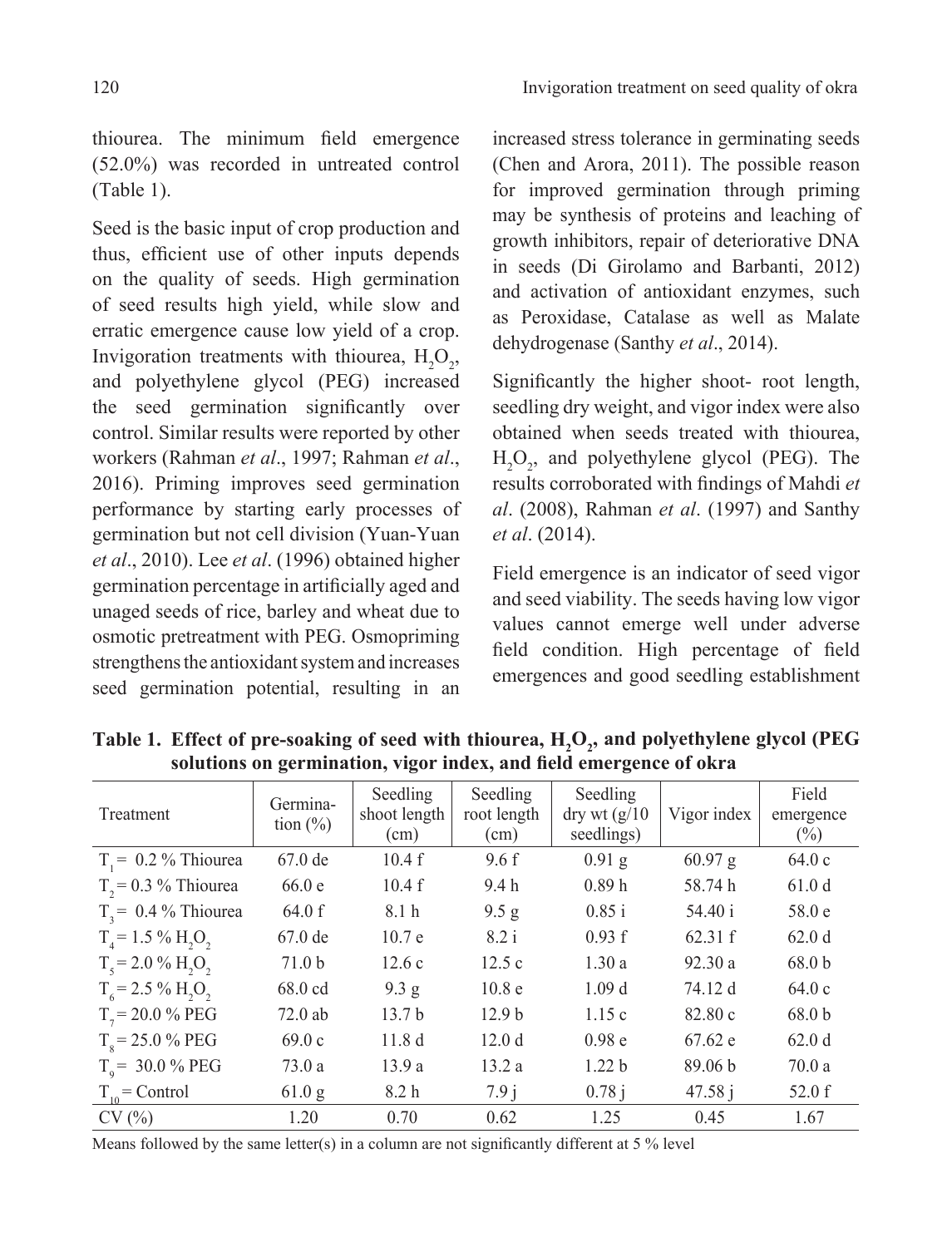in the field from high seed vigor was reported by Lee *et al*. (1996). The findings of the present experiment well agreed with the previous findings.

The present study revealed that all the treatments showed greater seed invigoration over control. However, better results can be achieved with 30.0 and 20.0% solutions of PEG soaked for 24 hours and 2.0% solution of  $H_2O_2$  for 6 hours. But osmotic seed treatment is expensive, especially when osmotica, such as PEG is used. On the other hand, pre-soaking of seed in 2.0%  $H_2O_2$  solution is less expensive than that in PEG. The chemical is available locally and thus suggested as priming agent of invigoration of okra seed.

#### **References**

- Abdul-Baki, A. A. and J. D. Anderson. 1973. Vigor determination in soybean by multiple criteria. *Crop Sci*. 10: 31-34.
- Bray, C. M. 1995. Biochemical processes during osmopriming of seeds. In Kigel, J. and Galili, G. (eds). Pp. 767-789. Seed Development and Germination. NY, Basel, Hong Kong, Macel Dekker.
- Chen, K. and R. Arora. 2011. Dynamics of the antioxidant system during seed osmopriming, post-priming germination, and seedling establishment in spinach (*Spinacia oleracea*). *Plant Sci*. 180: 212-220.
- Dekkers, B. J., M. C. D. Costa, J. Maia, L. Bentsink, W. Ligterink and H. W. Hilhorst. 2015. Acquisition and loss of desiccation tolerance in seeds: From experimental model to biological relevance. *Planta*. 241: 563-577.
- Di Girolamo, G. and L. Barbanti. 2012. Treatment conditions and biochemical processes influencing seed priming effectiveness. *Italian J. Agron*. **7:** 178-188.
- George, R. A. T. 2009. Vegetable Seed production. 3rd ed. Newsworthy Way Wallingford, UK: CABI.
- Gomez, A. K. and A. A. Gomez. 1984. Statistical procedures for agricultural research. 2nd ed. NY. USA: John Wiley and Sons.
- Lee, S. C., K. J. Hee and C. C. Hwa. 1996. Effects of PEG treatment on seed viability and seedling emergence in rice, barley and wheat. *Korean J. Crop Sci*. 41: 145-156.
- Mahdi, G, M. R. Zardoshty, A. F. Mogadam, M. Tajbakhsh and A. Reza. 2008. Effect of osmopriming on germination and seedling growth of corn (*Zea mays* L.) seeds. *Res J. Bio. Sci*. 3: 779-782.
- McDonald, M. B. 2000. Seed priming. In: M. Black and J. D. Bewley (eds.). Seed Technology and its Biological Basis. Sheffield, UK: Sheffield Academic Press.
- Rahman, I. U., S. Ali, M. Alam, A. Basir, M. Adnan, H. Ullah, M. F. A. Malik, A. S. Shah, M. Ibrahim. 2016. Effect of seed priming on germination performance and yield of okra (*Abelmoschus esculentus* L.). *Pakistan J. Agric. Res.* 29: 250-259.
- Rahman, M. M., M. M. Rahman, M. N. Islam. 1997. Effect of  $H_2O_2$  pre-soaking on germination and early growth of groundnut seed. *Bangladesh J. Seed Sci. & Tech.* 1: 63-68.
- Rashid, A. Q. M. B. and G. A. Fakir. 2000. Impact of seed health on sustaiable crop production in Bangladesh. Co-operation, Yearly Journal, Published by Cooprarative Dept., Samabaya Sadan, 9/D, Motijheel Commercial Area, Dhaka-1000, bangladesh. Pp. 24-36.
- Renugadevi, J. 1992. Studies on seed treatment and storage in ash gourd, bitter gourd and ribbed gourd seeds. MS Thesis, Tamil Nadu Agricultural University, India.
- Santhy, V., M. Meshram, R. Wakde, P.R. Vijaya Kumari. 2014. Hydrogen peroxide pre-